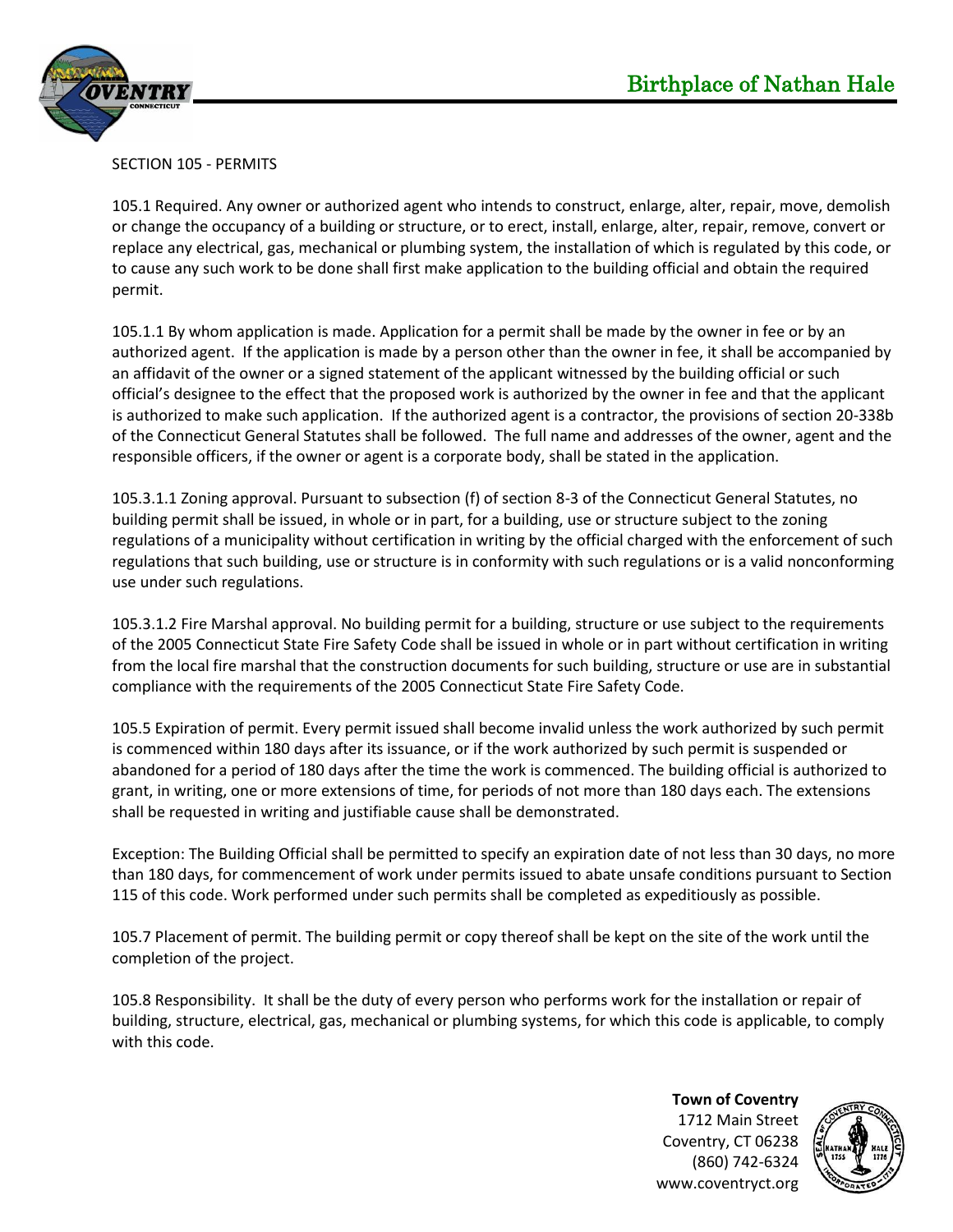



## SECTION 106 – CONSTRUCTION DOCUMENTS

106.1 Submittal documents. Construction documents, special inspection and structural observation programs, and other data shall be submitted in one or more sets with each application for a permit. The construction documents shall be prepared by a registered design professional where required by the statutes of the jurisdiction in which the project is to be constructed. Where special conditions exist, the building official is authorized to require additional construction documents to be prepared by a registered design professional. Exception: The Building Official is authorized to waive the submission of construction documents and other data not required to be prepared by registered design professional if it is found that the nature of the work applied for is such that reviewing of construction documents is not necessary to obtain compliance with this code.

106.2 Site plan. The construction documents submitted with the application for permit shall be accompanied by a site plan showing the size and location of new construction and existing structures on the site and distances from lot lines. In the case of demolition, the site plan shall show construction to be demolished and the location and size of existing structures and construction that are to remain on the site or plot.

106.2.1 Private sewage disposal system. The site plan shall indicate the location of a private sewage disposal system where a public sewer is not available. Private sewage disposal systems shall be designed and installed in accordance with the requirements of the Public Health Code adopted under authority of section 19a-36 of the Connecticut General Statutes. All technical and soil data required by the Public Health Code shall be submitted with the site plan. Approval of such systems shall be by the local authority having jurisdiction. When such approval is required by the local authority having jurisdiction, written proof of such approval shall be submitted to the building official prior to issuance of a building permit.

## SECTION 108 – FEES

108.3 Building permit valuations. The applicant for a permit shall provide an estimated permit value at the time of application. Permit valuations shall include total value of work, including materials and labor, for which the permit is being issued, such as electrical, gas, mechanical, plumbing equipment and permanent systems. If, in the opinion of the Building Official, the valuation is underestimated on the application, the permit shall be denied, unless the applicant can show detailed estimates to meet the approved of the Building Official. Final building permit valuation shall be set by the Building Official.

## SECTION 110 – CERTIFICATE OF OCCUPANCY

110.1 Use and Occupancy. Pursuant to subsection (a) of section 29-265 of the Connecticut General Statutes, no building or structure erected or altered in any municipality after October 1, 1970, shall be occupied or used, in whole or in part, until a certificate of occupancy has been issued by the building official, certifying that such building, structure or work performed pursuant to the building permit substantially conforms to the provisions of the State Building Code. Nothing in the code shall require the removal, alteration or abandonment of, or prevent the continuance of the use and occupancy of, any single-family dwelling but within six years of the date of occupancy of such dwelling after substantial completion of construction of, alteration to or addition to such dwelling, or of a building lawfully existing on October 1, 1945, except as may be necessary for the safety of life

> **Town of Coventry** 1712 Main Street Coventry, CT 06238 (860) 742-6324 www.coventryct.org